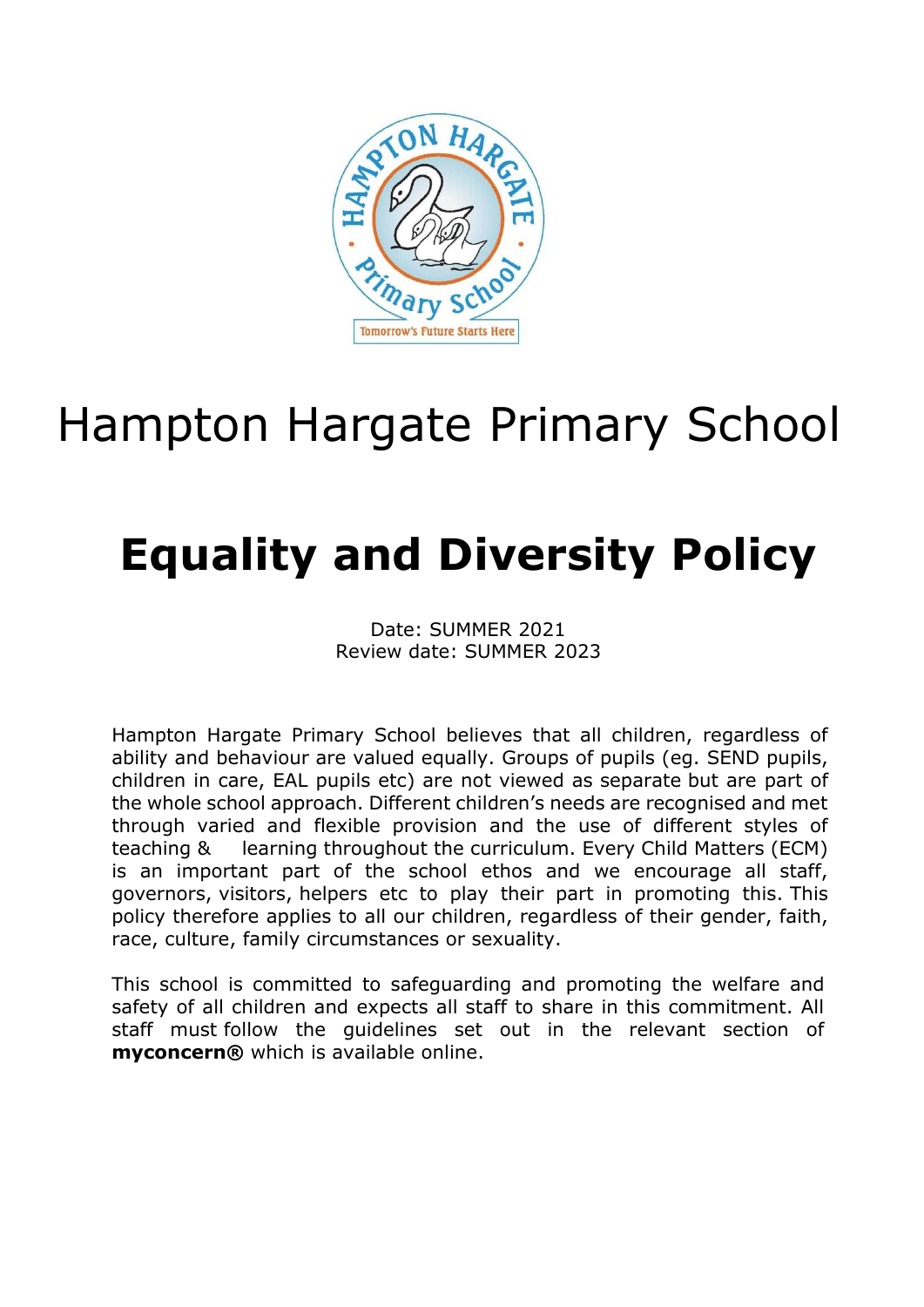# **1. Policy**

The Governing Body of Hampton Hargate Primary School is committed to promoting equality of opportunity for all staff and job applicants. We aim to create a supportive and inclusive working environment in which all individuals are able to make best use of their skills, free from discrimination or harassment, and in which all decisions are based on merit.

We do not discriminate against staff on the basis of age; race; sex; disability; sexual orientation; gender reassignment; marriage and civil partnership; pregnancy and maternity; religion, faith or belief. (Equality Act 2010 protected characteristics). The principles of non-discrimination and equality of opportunity also apply to the way in which staff and Governors treat visitors, volunteers, contractors and former staff members.

All staff have a duty to act in accordance with this policy and treat colleagues with dignity at all times, and not to discriminate against or harass other members of staff, regardless of their status.

Our Statement under Public Sector Equality Duty is attached as Appendix A.

This policy does not form part of any employee's contract of employment and may be amended at any time.

## **2. Who is covered by the policy?**

This policy covers all individuals working at all levels and grades, including senior managers, employees, trainees, part-time and fixed-term employees, volunteers, casual workers, agency staff, governors, supply staff and contractors (collectively referred to as **staff** in this policy).

### **3. Who is responsible for this policy?**

The Governing Body has ultimate responsibility for the effective implementation of this policy and the Headteacher has overall responsibility for the effective operation of this policy and for ensuring compliance with discrimination law. The Finance & Personnel Committee is responsible for monitoring the implementation of this policy. Day-to-day operational responsibility, including regular review of this policy, has been delegated to the Headteacher.

All managers must set an appropriate standard of behaviour, lead by example and ensure that those they manage adhere to the policy and promote our aims and objectives with regard to equal opportunities. Managers will be given appropriate training on equal opportunities awareness and equal opportunities recruitment and selection best practice. The Headteacher has overall responsibility for equal opportunities training. All members of staff are personally responsible for ensuring that they adhere to the policy and promote our aims and objectives with regard to equal opportunities. In certain circumstances the Governing Body could be held to be vicariously liable for actions of their staff. Staff should be aware that they may be personally liable if they are found to have discriminated against another person whilst in School or on School-related business.

If you are involved in management or recruitment, or if you have any questions about the content or application of this policy, you should contact the Headteacher.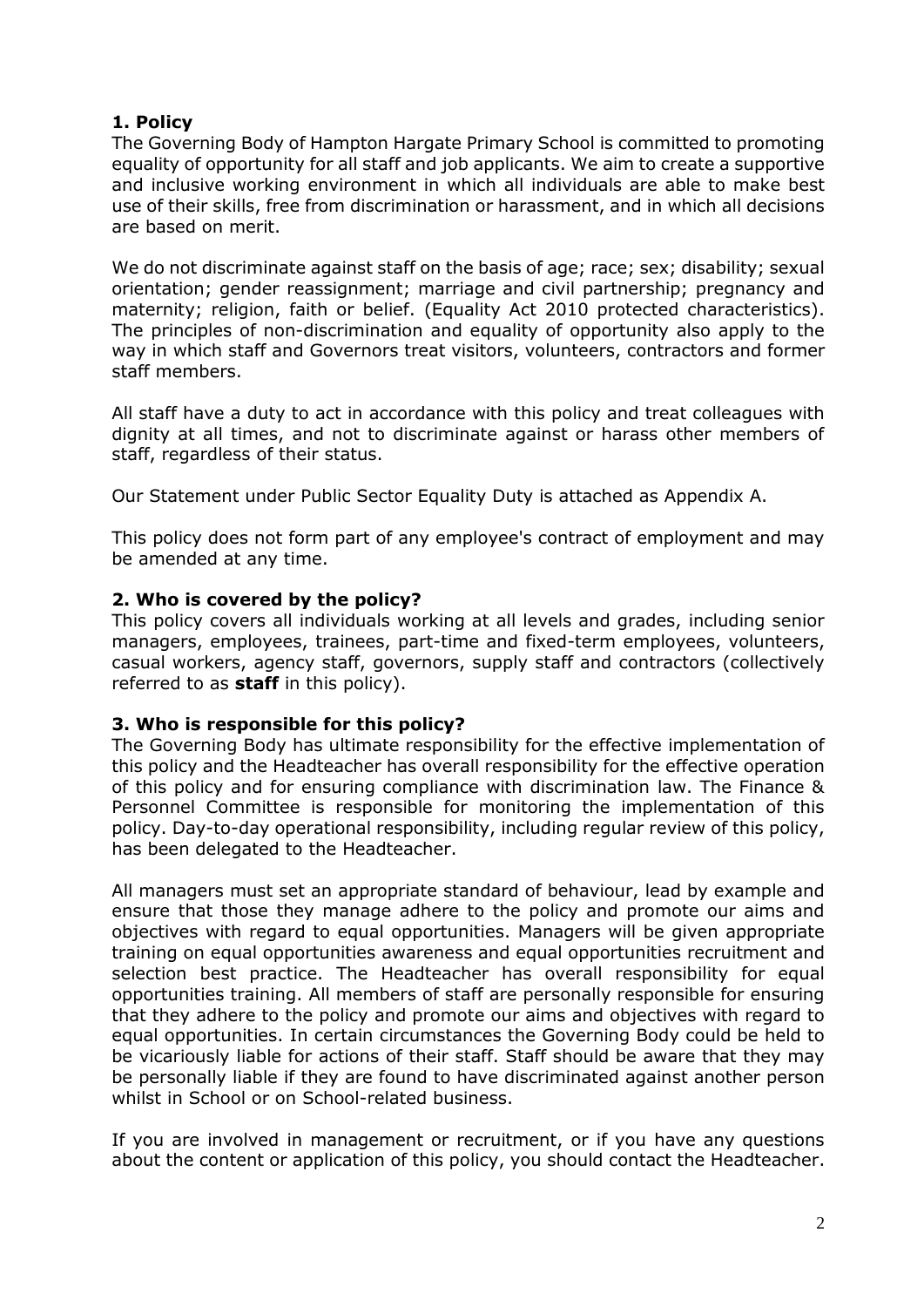### **4. Scope and purpose of the policy**

This policy applies to all aspects of our relationship with staff and to relations between staff members at all levels. This includes job advertisements, recruitment and selection, training and development, opportunities for promotion, conditions of service, pay and benefits, conduct at work, disciplinary and grievance procedures, and termination of employment.

We will take appropriate steps to accommodate the requirements of different religions, cultures, and domestic responsibilities in accordance with our agreed school policies.

#### **5. Forms of discrimination**

Discrimination by or against an employee is generally prohibited unless there is a specific legal exemption. Discrimination may be direct or indirect and it may occur intentionally or unintentionally.

Direct discrimination occurs where someone is treated less favourably because of one or more of the protected characteristics set out above. For example, rejecting an applicant on the grounds of their race because they would not "fit in" would be direct discrimination.

Indirect discrimination occurs where someone is disadvantaged by an unjustified provision, criterion or practice that also puts other people with the same protected characteristic at a particular disadvantage. For example, a requirement to work full time puts women at a particular disadvantage because they generally have greater childcare commitments than men. Such a requirement will need to be objectively justified.

Harassment related to any of the protected characteristics is prohibited. Harassment is unwanted conduct that has the purpose or effect of violating someone's dignity, or creating an intimidating, hostile, degrading, humiliating or offensive environment for them. Harassment is dealt with further in our Bullying & Harassment Policy.

Victimisation is also prohibited. This is less favourable treatment of someone who has complained or given information about discrimination or harassment, or supported someone else's complaint.

#### **6. Staff training and promotion and conditions of service**

Staff training needs will be identified through regular staff appraisals. All staff will be given appropriate access to training to enable them to progress within the organisation and all promotion decisions will be made on the basis of merit.

Our conditions of service, benefits and facilities are reviewed regularly to ensure that they are available to all staff who should have access to them and that there are no unlawful obstacles to accessing them.

#### **7. Discipline and Termination of Employment**

We will ensure that disciplinary procedures and penalties are applied without discrimination, whether they result in disciplinary warnings, dismissal or other disciplinary action.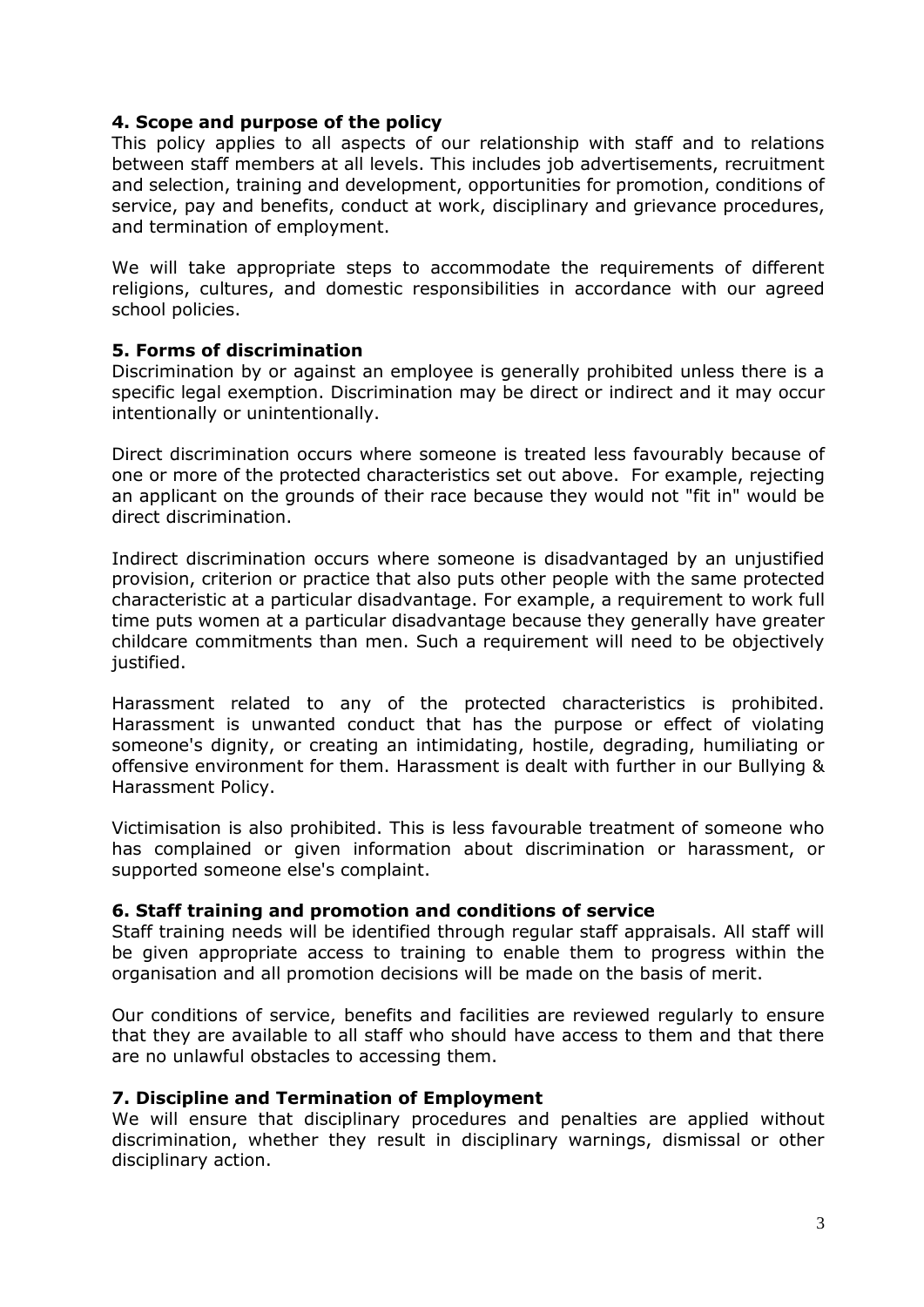We will ensure that redundancy criteria and procedures are fair and objective and are not directly or indirectly discriminatory.

## **8. Disability discrimination**

If you are disabled or become disabled, we encourage you to tell us about your condition so that we can support you as appropriate.

If you experience difficulties at work because of your disability, in the first instance you should speak to your line manager to discuss any reasonable adjustments that would help overcome or minimise the difficulty. Your line manager may wish to consult with you and your medical adviser(s) about possible adjustments. We will consider the matter carefully and try to accommodate your needs within reason. If we consider a particular adjustment would not be reasonable we will explain our reasons and try to find an alternative solution where possible.

We will monitor the physical features of our premises to consider whether they place disabled workers, job applicants or service users at a substantial disadvantage compared to other staff. Where reasonable, we will take steps to improve access for disabled staff and service users.

### **9. Fixed-term employees, Casual and Agency Workers**

We monitor our use of fixed-term employees, casual and agency workers, and their conditions of service, to ensure that they are being offered appropriate access to benefits, training, promotion and permanent employment opportunities. We will, where relevant, monitor their progress to ensure that they are accessing permanent vacancies.

### **10. Part-time work**

We monitor the conditions of service of part-time employees and their progression to ensure that they are being offered appropriate access to benefits and training and promotion opportunities. We will ensure requests to alter working hours are dealt with appropriately.

### **11. Breaches of this policy**

If you believe that you may have been discriminated against you are encouraged to raise the matter through our Grievance Procedure. If you believe that you may have been subject to harassment or bullying you are encouraged to raise the matter through our Harassment and Bullying Policy.

Allegations regarding potential breaches of this policy will be treated in confidence and investigated in accordance with the relevant procedure. Staff who make such allegations in good faith will not be victimised or treated less favourably as a result. False allegations which are found to have been made in bad faith will, however, be dealt with under our Disciplinary Procedure.

Any member of staff who is found to have committed an act of discrimination or harassment will be subject to disciplinary action. Such behaviour may constitute gross misconduct and, as such, may result in summary dismissal. We take a strict approach to serious breaches of this policy.

### **12. Monitoring and review of the policy**

This policy is reviewed every two years by the Governing Body.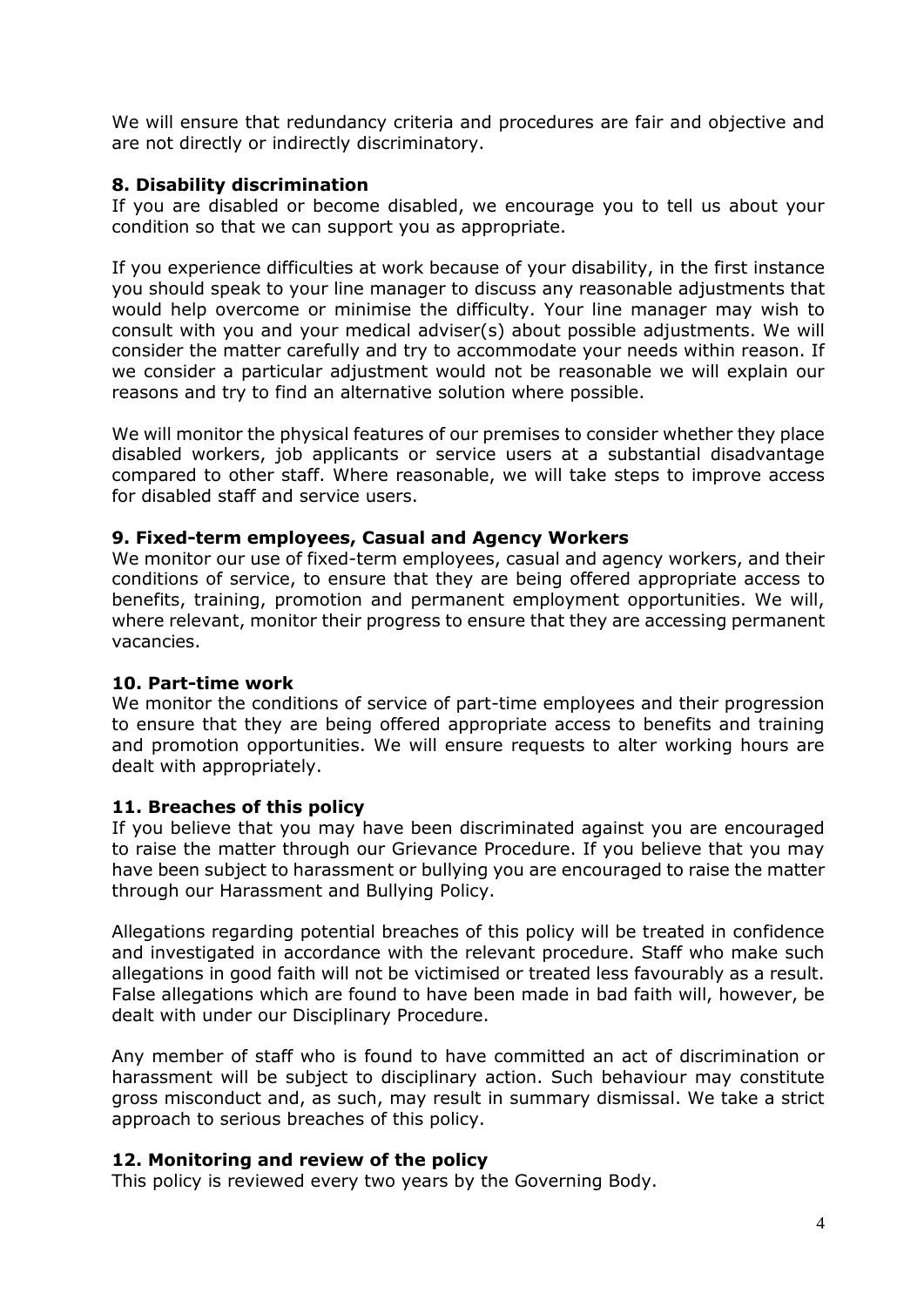Review Date: Summer 2023

This policy was adopted by the Governing Body on ...............................

Signed ............................................. on behalf of the Governing Body Date ............................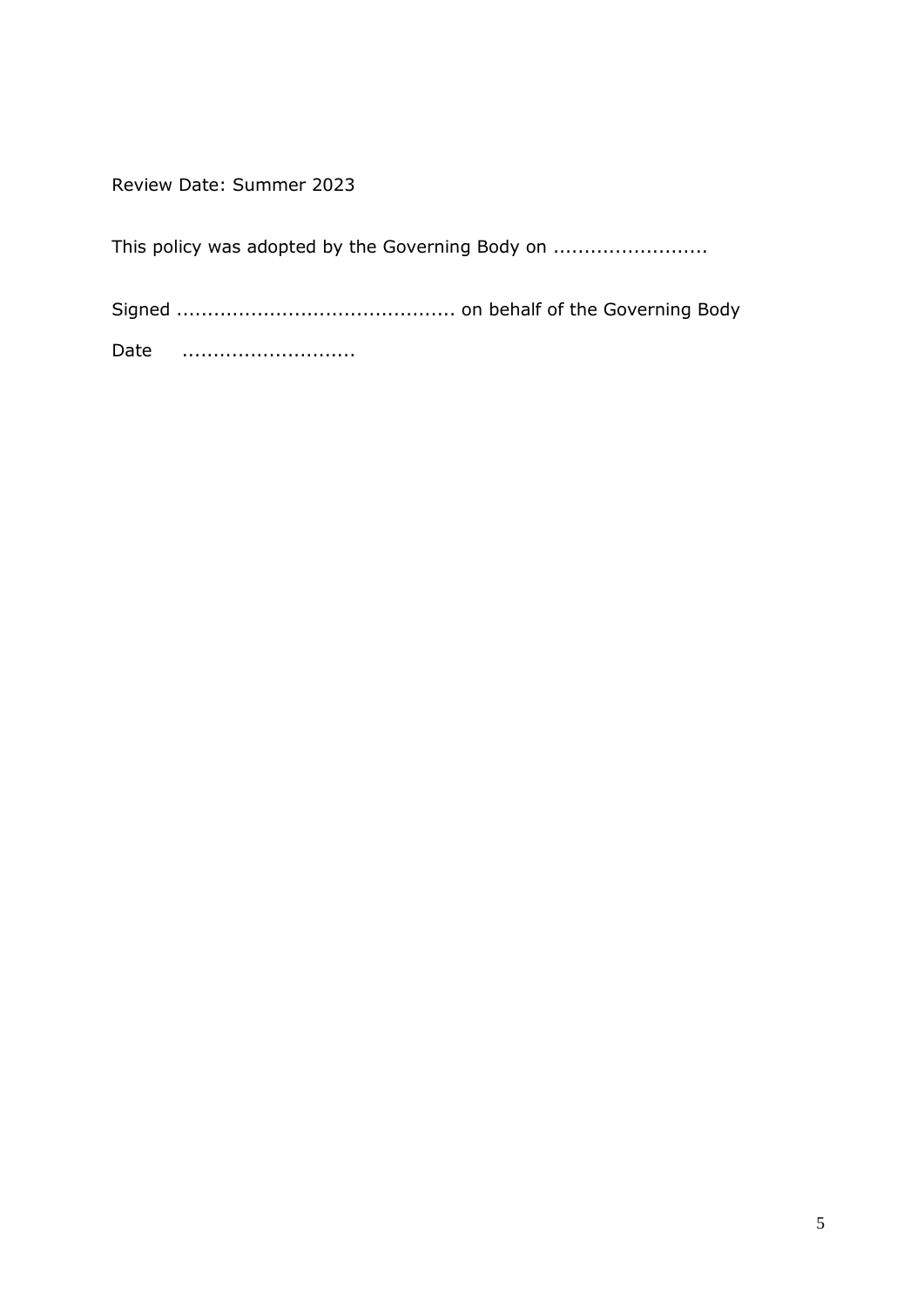## **APPENDIX A**

# **Public Sector Equality Duty Statement (under 150 Employees)**

### **1 Introduction**

- 1.1 This document describes how the Governing Body of Hampton Hargate Primary School school intends to fulfill its responsibilities under the Public Sector Equality Duty with regard to its workforce. The Equality Objectives will be part of the School Improvement Plan and information will be published on the Equalities page of the school website.
- 1.2 We will have due regard to the need to:
	- Eliminate unlawful discrimination, harassment, victimisation and any other conduct prohibited by the Equality Act;
	- Advance equality of opportunity between people who share a protected characteristic and people who do not share it; and
	- Foster good relations between people who share a protected characteristic and those who do not share it.
- 1.3 We will collect and use equality information to help us to:

Identify key issues

- Understand the impact of our policies, practices and decisions on people with different protected characteristics, and thereby plan them more effectively.
- Assess whether you are discriminating unlawfully when carrying out any of our functions.
- Identify what the key equality issues are for our organisation.

Assess performance

• Benchmark our performance and processes against those of similar organisations, nationally or locally.

Take action

- Consider taking steps to meet the needs of staff who share relevant protected characteristics.
- Identify if there are any actions we can take to avoid discrimination and harassment, advance equality of opportunity or foster good relations.
- Make informed decisions about policies and practices which are based on evidence about the impact of our activities on equality.
- Develop equality objectives to meet the specific duties.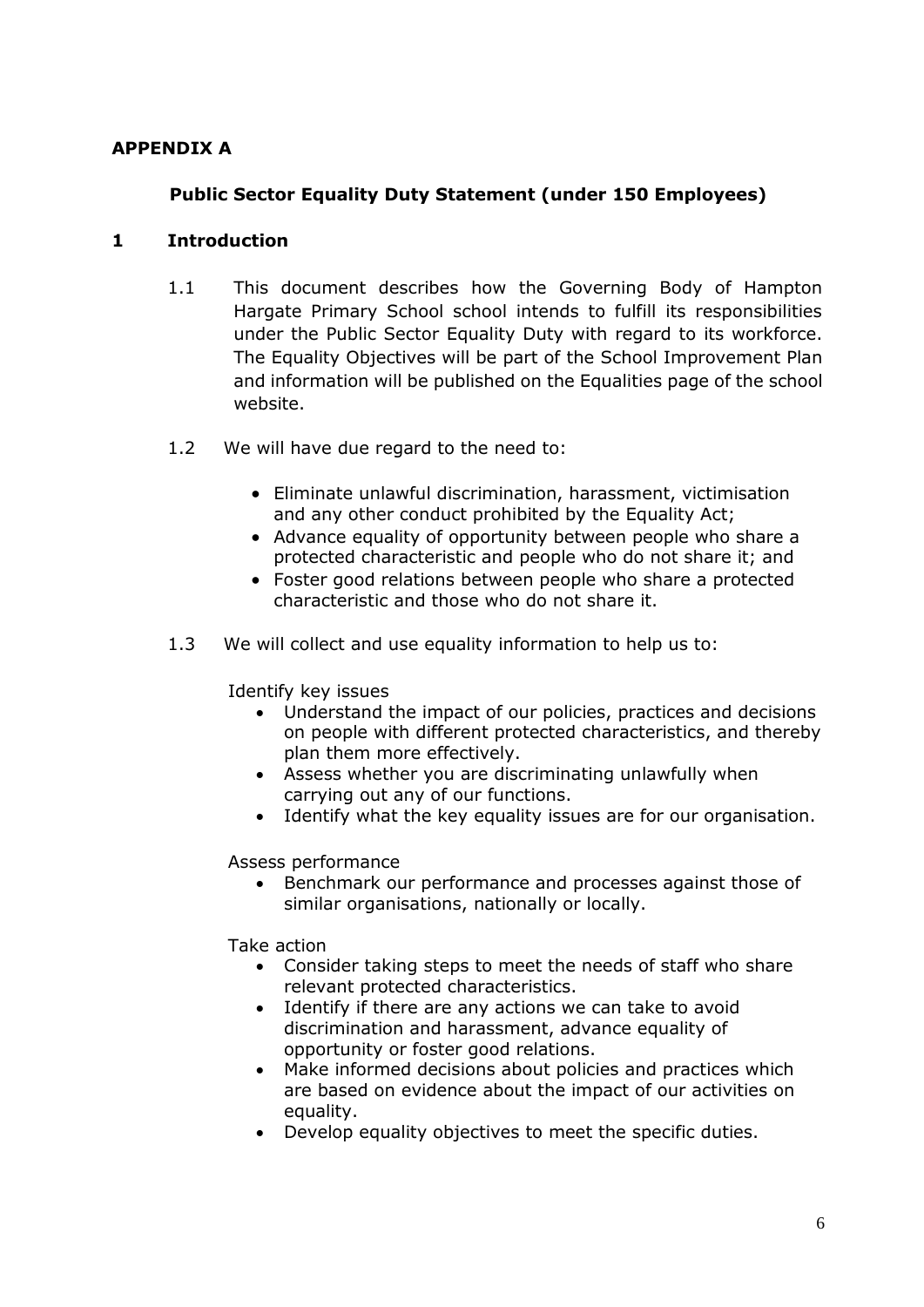• Have due regard to the aims of the general equality duty by ensuring that staff have appropriate information for decisionmaking.